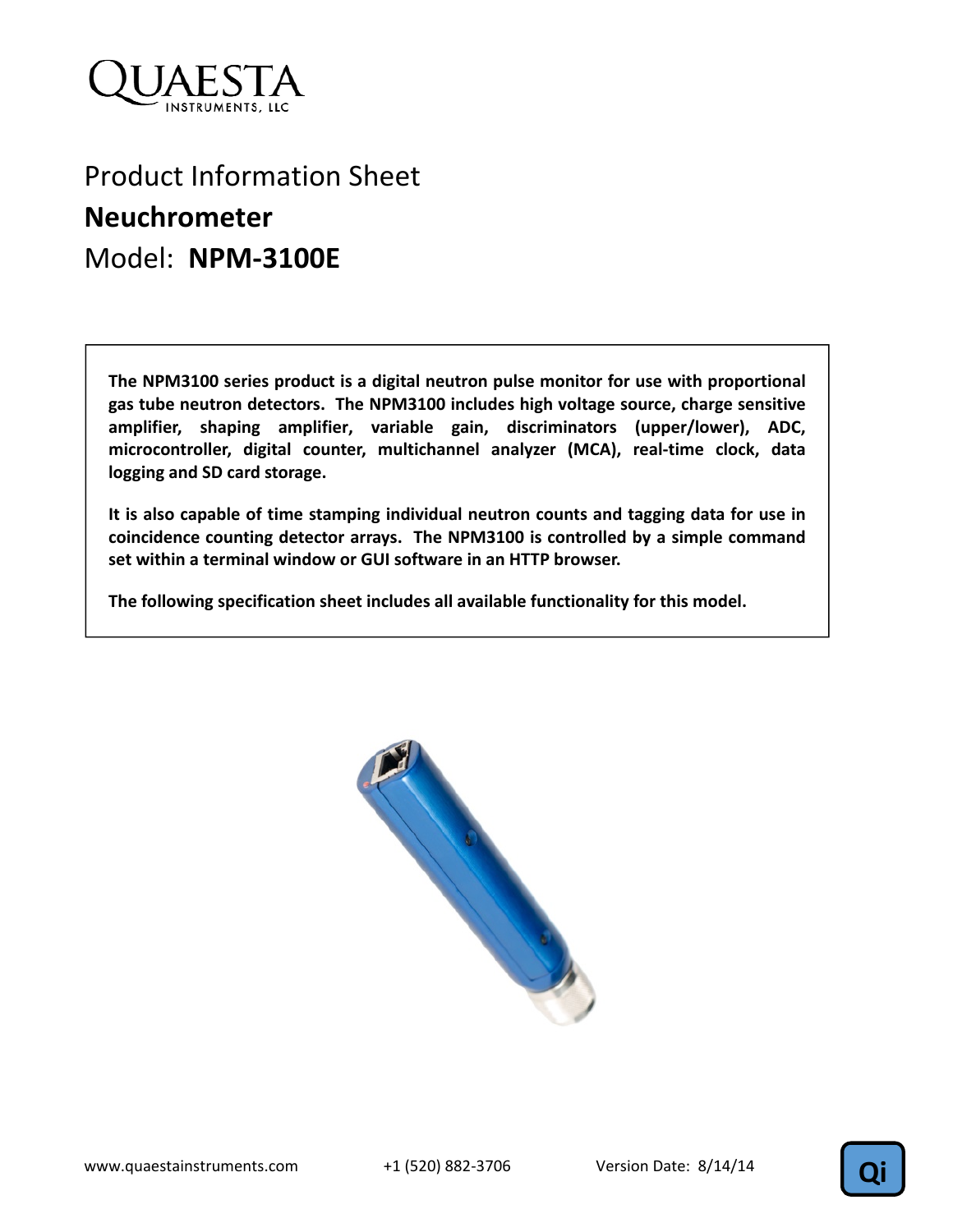

| <b>Description</b>                                                                                                                                                            |
|-------------------------------------------------------------------------------------------------------------------------------------------------------------------------------|
|                                                                                                                                                                               |
| Neutron pulse monitor (NPM) with Power Over Ethernet interface. For use with gas<br>proportional neutron detectors including Helium-3, BF <sub>3</sub> and Boron-lined types. |
|                                                                                                                                                                               |
|                                                                                                                                                                               |
|                                                                                                                                                                               |
| 1in OD x 5.2in Length (2.54cm OD x 13.2cm). Cylindrical profile.                                                                                                              |
| Anodized aluminum.                                                                                                                                                            |
| HN (male).                                                                                                                                                                    |
| RJ45.                                                                                                                                                                         |
| Indicator LED (red) on rear panel.                                                                                                                                            |
|                                                                                                                                                                               |
|                                                                                                                                                                               |
|                                                                                                                                                                               |
|                                                                                                                                                                               |
| 0 to 3,000V. RMS noise 0.010V. HV level user adjustable.                                                                                                                      |
| Compatible with detector capacitance of 5 to 100pF. Custom ranges available.                                                                                                  |
| Integrates input charge pulse and converts to voltage. Sensitivity: 1V / pC or custom.                                                                                        |
| Pulse shaping time constant 1 to 10us (typical). Pulse shaping decay time 10 to 100us<br>(typical).                                                                           |
| Minimum time between successive counts, 10 to 100us (typical).                                                                                                                |
| 100kHz (maximum).                                                                                                                                                             |
| Gain range 1.0 to 20.0, user selectable.                                                                                                                                      |
|                                                                                                                                                                               |
|                                                                                                                                                                               |
| ARM Processor, 160MHz.                                                                                                                                                        |
| Up to 128Gb.                                                                                                                                                                  |
| 12 bit, 8Msps (mega samples per second).                                                                                                                                      |
| Temperature: range -40C to 124C; resolution 0.01C; accuracy +/-1C.<br>Humidity: range 0 to 100% RH; resolution 0.03% RH; accuracy +/- 3%.                                     |
|                                                                                                                                                                               |

| <b>Components &amp; Features</b> | <b>Description</b>                                                                                                                                                                                             |
|----------------------------------|----------------------------------------------------------------------------------------------------------------------------------------------------------------------------------------------------------------|
| <b>Features</b>                  |                                                                                                                                                                                                                |
| Shaped Pulse Waveform Capture    | Shaped neutron pulse waveform digitized and stored. Up to 256 points per waveform,<br>25ns timing resolution.                                                                                                  |
| <b>Pulse Height Measurement</b>  | Firmware algorithms measure pulse height. Noise rejection algorithms can also be<br>applied.                                                                                                                   |
| Discriminators (Digital)         | Standard upper and lower digital discriminator levels are user selectable. Multiple<br>discriminator values that allow for multiple regions of interest (ROIs) are possible<br>through firmware customization. |
| Digital Timer                    | 25nsec resolution, timing up to 7.6 hours.                                                                                                                                                                     |